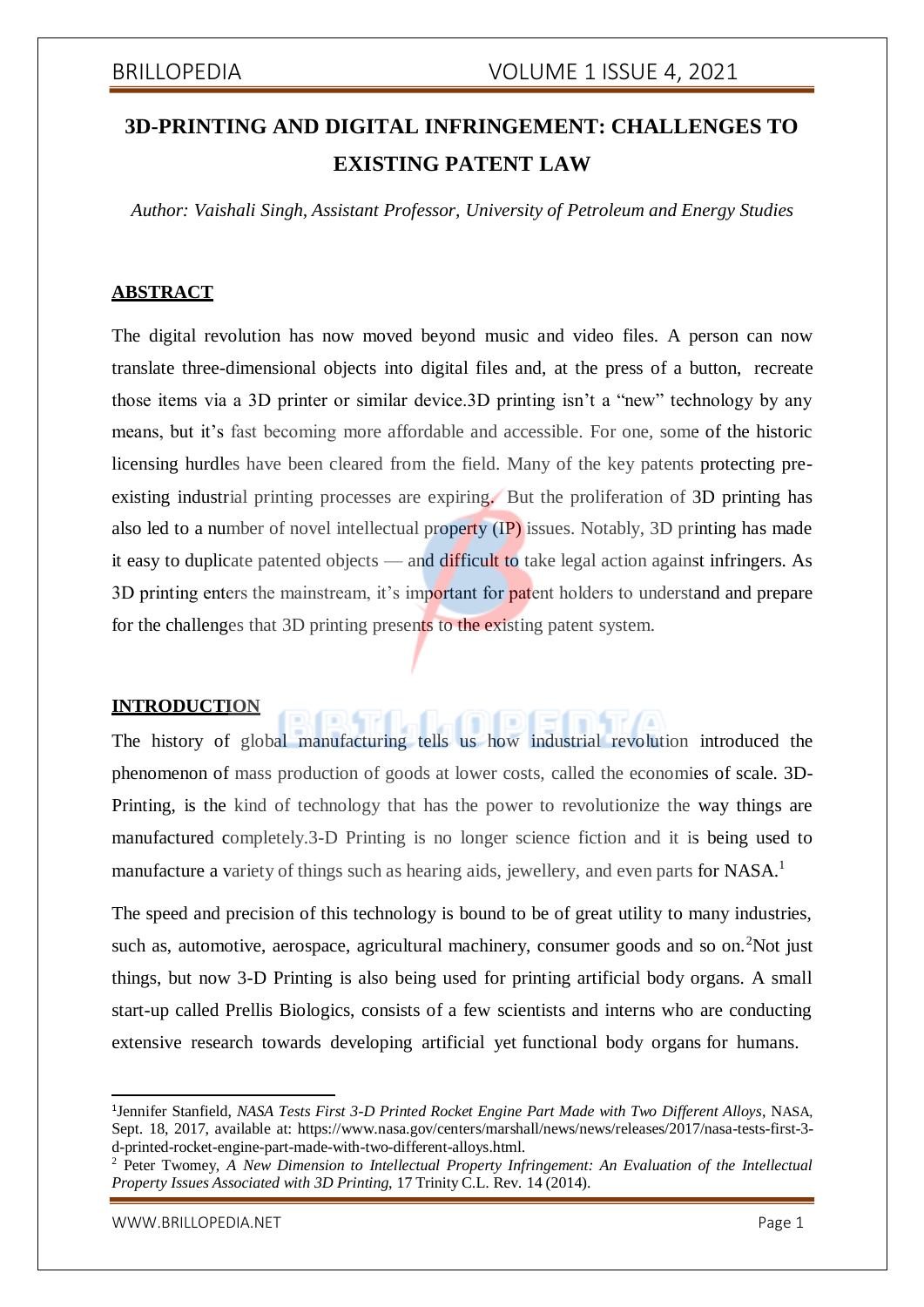Looking at their progress it has been estimated that the global tissue engineering market will reach \$94 billion by 2024, up from \$23 billion in 2015.<sup>3</sup> Therefore it can be safely presumed that technological marvel of 3-D Printing is going to elevate the global organs and implants market to a new level. This technology is now available to anyone, which means anyone could turn their basement into a factory and build almost anything!

Since any one could now make anything, the implications of this technology on Intellectual Property Law are going to be drastic. Would using the 3-D printer, for printing out kitchenware, daily use objects, etc. infringe IP rights? Imagine the abundance of pirated products that can be produced through this technology. The first part of this paper includes a flashback to the evolution of 3D printing and the underlying technology as well as its presence in the industry today, that is, in India and other parts of the world. Subsequently, the second part of the paper will give a brief note on the implications of 3D printing technology on intellectual property law. The third part of the paper willanalyse the challenges that the traditional patent regime would face due to advancement of 3D printing technology, by establishing the current position in USA and need for changes in Indian Patent laws. The conclusion and suggestions will be focussed on development of an IP framework that would promote the growth of 3D Printing industry and also benefit the various stakeholders.

# **EVOLUTION** OF 3D PRINTING **OF DECOMPLICA**

The 3D Printing technology emerged nearly three decades ago, when an engineer named Charles Hull printed a small cup through a process called stereo lithography, wherein a liquid photo polymer substance is cured and glued together layer by layer using Ultra Violet Lighting till it hardens and takes shape of the object desired. He started a company called "3D Systems" in 1986, selling 3D printers, and the technology attracted some high-end companies like Mercedes Benz and General Motors.<sup>4</sup> Charles Hull was granted patent for his stereolithography apparatus in 1980. An Israel based company called Stratasys, brought in some competition in the industry in 1989. The process used by Stratasys was fuse deposition which was patented in1992, wherein melted modelling plastic is injected through nozzles

<sup>3</sup> Jonathan Shieber, *Implantable 3D-printed organs could be coming sooner than you think*, TECHCRUNCH, June 26, 2018, available at: https://techcrunch.com/2018/06/25/implantable-3d-printed-organs-could-be-comingsooner-than-you-think/.

<sup>4</sup>SuperMassiveTV, "A Brief History of 3D Printing - MakerBot vs Formlabs", *YouTube.* Online Video Clip, https://youtu.be/T9d8mhGaOaw(Last Accessed on August 23, 2018).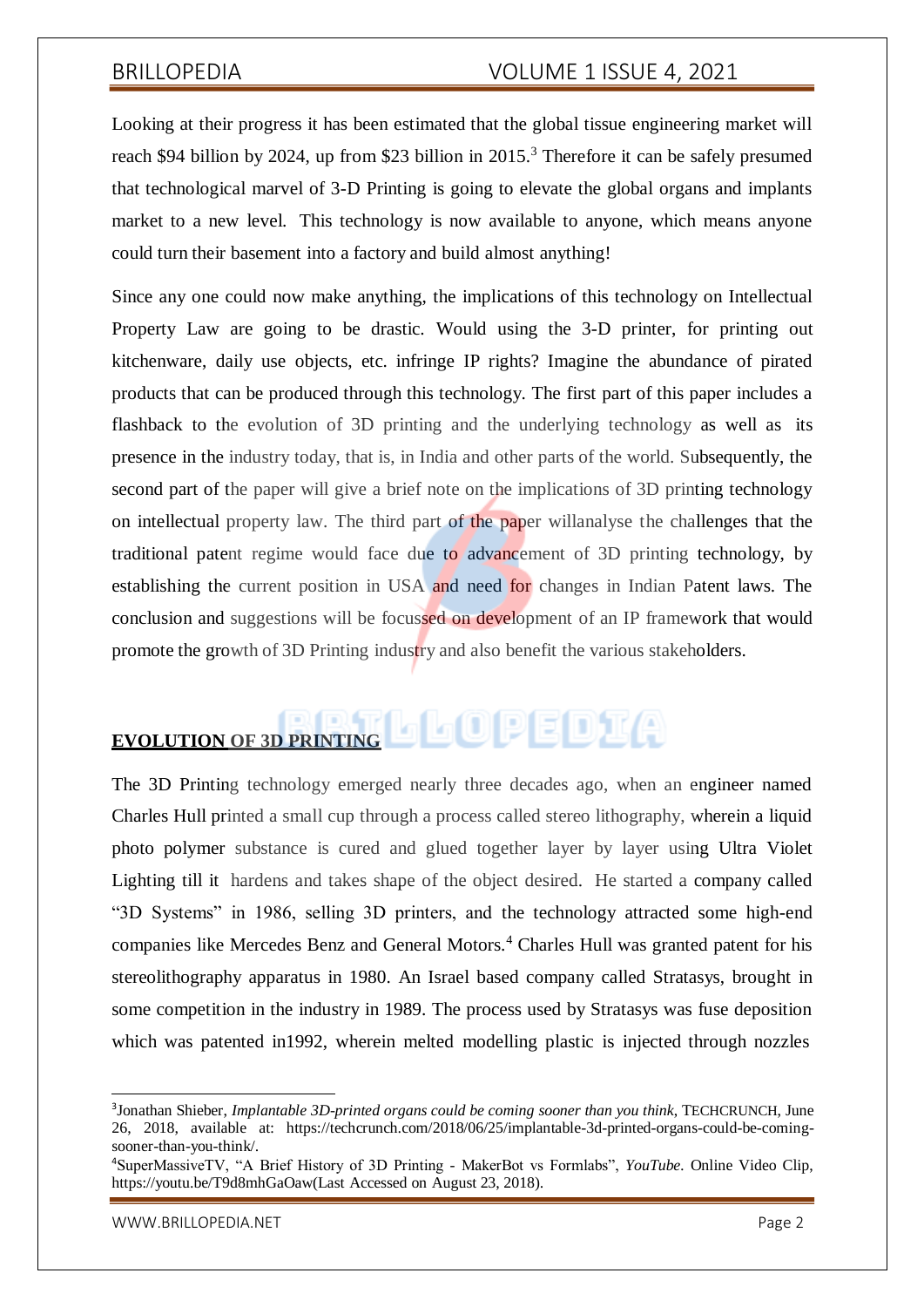layer by layer. The Selective Laser Sintering (SLS) process that is popular and widely used today, was patented by Carl Decker in 1989, who started his own 3D Printing start-up called Desk Top Manufacturing Corporationwith his professor at University of Texas. SLS is a process wherein the modelling material, whether plastic, glass etc. is heated using laser beams to form a hard 3D object. Desk Top Manufacturing was taken over by 3D Systems in 2001. The end of 1980s also saw the growth of a 3D Printing company in Europe called EOS systems which have also largely used the SLS technology to produce quality 3D objects. In 1990s, there were several other types of 3D Printing technologies that had come to market, but as of now only three company's technology, that is, 3D Systems, EOS and Stratasys have managed to survive till date.<sup>5</sup>

During 2000s, there wasn't any exponential growth in the 3D Printing industry, mainly because the technology was protected through Non-Disclosure Agreements, leading to mostly high-end 3D technology being used in Automotive, Aerospace, Jewellery and Medical industries. The technology couldn't reach the **lower end** markets because of it being less userfriendly and cost effective. Therefore, the market did not see much of a fundamental change till 2009, when the first 3D Printer for commercial use called the Cupcake CNC, arrived<sup>6</sup>. It was the first affordable home 3D Printer, created by MakerBot, a start-up that believed in the open source 3D Printing movement. Their printer used a process that was somewhat similar to Fuse Disposition technique, but could print with much more speed and was cost effective. MakerBot was taken over by Stratasys in 2013.<sup>7</sup>

In the current scenario the major global players in 3D Printing industry apart from Stratasys, EOS and 3D Systems are, Arcam, a Swedish company that has grown a substantially large global market for itself in orthopaedic implants and aerospace industry. Renishaw, which has focussed most of the application of its Additive Manufacturing technology to dental industry. Optomec, Organovo which is a bioprinter and Voxeljet are newer smaller companies that are slowly gaining momentum in the 3D Printing industry. <sup>8</sup> The growth in the industry is quite

[WWW.BRILLOPEDIA.NET](http://www.brillopedia.net/) **Page 3** 

<sup>5</sup>*History Of 3D Printing*, 3D PRINTING INDUSTRY: THE AUTHORITY ON 3D PRINTING, available at: https://3dprintingindustry.com/3d-printing-basics-free-beginners-guide#02-history. (Last Accessed on August 23, 2018).

<sup>6</sup>*About Makerbot 3D Printing*, MAKERBOT, available at: https:/[/www.makerbot.com/about-us/](http://www.makerbot.com/about-us/) (Last accessed on 24th August, 2018).

<sup>7</sup>Kelly Clay, *3D Printing Company MakerBot Acquired In \$604 Million Deal*, FORBES, June 19, 2013, 19:22, available at: https:/[/www.forbes.com/sites/kellyclay/2013/06/19/3d-printing-company-makerbot-acquired-in-](http://www.forbes.com/sites/kellyclay/2013/06/19/3d-printing-company-makerbot-acquired-in-)604-million-deal/ $\sharp$ 218ce4141ef8 (Last accessed on 24<sup>th</sup> August, 2018).

<sup>8</sup>NoblisNetwork, "3D Printing and the Future (or Demise) of Intellectual Property" by John Hornick", *YouTube*, Online Video Clip, available at: [https://youtu.be/JoIjUKlwFkA\(](https://youtu.be/JoIjUKlwFkA)Last Accessed on August 24, 2018).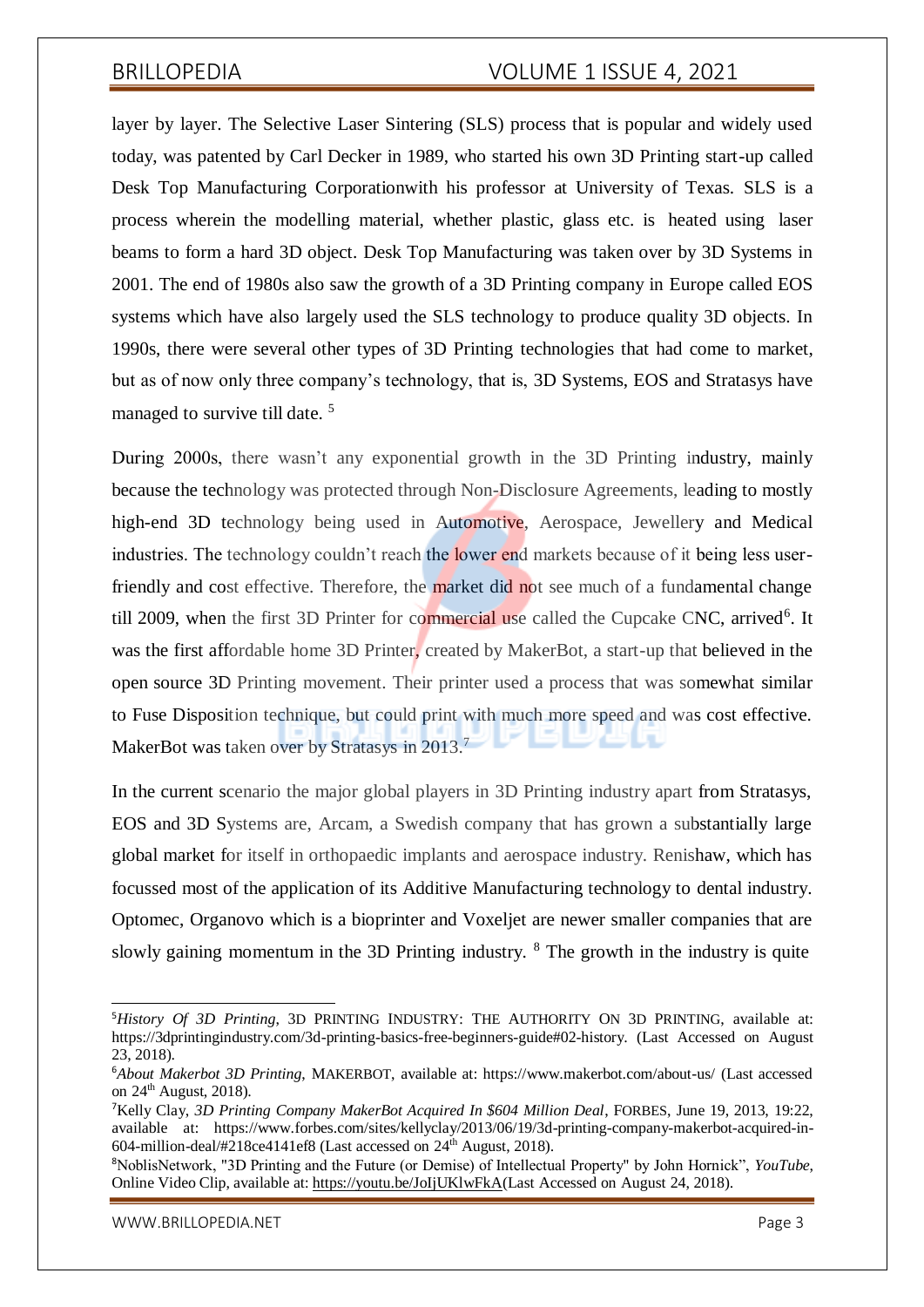noticeable, because of the large number of newcomers entering the market. According to a expert analyst in the field of 3D Printing, the growth in this industry has seen a decent raise from 17% in 2016 to 25% this year, that is, on just two year. Another important factor that has encouraged more start-ups in 3D Printing technology is the fact that many patents that were registered some 20-30 years ago, that cover the basic technology underlying 3D Printing have already expired by 2014 or 2015. Thus, a lot of information has been available for open access since past  $3$  years.<sup>10</sup>

Coming to the scenario in India, the country has seen tremendous rise in the number of startups and innovation, in last one decade. However, there only few start-ups in the country that deal with 3D Printing products. There are numerous challenges that Indian 3D Printing industry faces. Most notable issue is that there is not much awareness or research in the field of 3D Printing technology. And, the business also involves huge capital investment as a result of which the products are also overpriced which does not attract a major chunk of Indian market. $11$ 

#### **THE UNDERLYING TECHNOLOGY**

The 3D Printing technology, simply stated, is nothing but a machine that can convert blueprints of a design into 3D objects.<sup>12</sup> Therefore, the first step of the process is creating the blueprint of the object one wants to create. A blueprint can be created through any modelling software, that is a Computer Aided Design (CAD) program available online. There is also a website that showcases various products that have been designed for 3D Printing by other

[WWW.BRILLOPEDIA.NET](http://www.brillopedia.net/) **Page 4** 

<sup>9</sup>TJ McCue, *Wohlers Report 2018: 3D Printer Industry Tops \$7 Billion*, FORBES, June 4, 2018, 04:03, available at: https:/[/www.forbes.com/sites/tjmccue/2018/06/04/wohlers-report-2018-3d-printer-industry-rises-21-percent](http://www.forbes.com/sites/tjmccue/2018/06/04/wohlers-report-2018-3d-printer-industry-rises-21-percent-)to-over-7-billion/#13225ed62d1a (Last accessed on 24<sup>th</sup> August, 2018).

<sup>10</sup>John Hornick and Dan Roland, *Many 3D Printing Patents Are Expiring Soon: Here's A Roundup And Overview Of Them*, 3D PRINTING INDUSTRY, December 29<sup>th</sup>2013, 12:04 a.m., available at: https://3dprintingindustry.com/news/many-3d-printing-patents-expiring-soon-heres-round-overview- $21708$ /#comments. (Last accessed on  $25<sup>th</sup>$  August, 2018).

<sup>11</sup>Vishal Makhija, *3D Printing – Opportunities, Challenges and the Future in India*, THE TECH PANDA, January 7, 2014, available at: https://thetechpanda.com/2014/01/07/3d-printing-opportunities-challenges-futureindia/ (Last accessed on  $25<sup>th</sup>$  August, 2018).

<sup>12</sup>Michael Weinberg, *IT WILL BE AWESOME IF THEY DON'T SCREW IT UP: 3D Printing, Intellectual Property, and the Fight Over the Next Great Disruptive Technology*, PUBLIC KNOWLEDGE, Novemeber 2010, available at: https:/[/www.publicknowledge.org/files/docs/3DPrintingPaperPublicKnowledge.pdf\(Last](http://www.publicknowledge.org/files/docs/3DPrintingPaperPublicKnowledge.pdf(Last) accessed on 25<sup>th</sup> August, 2018).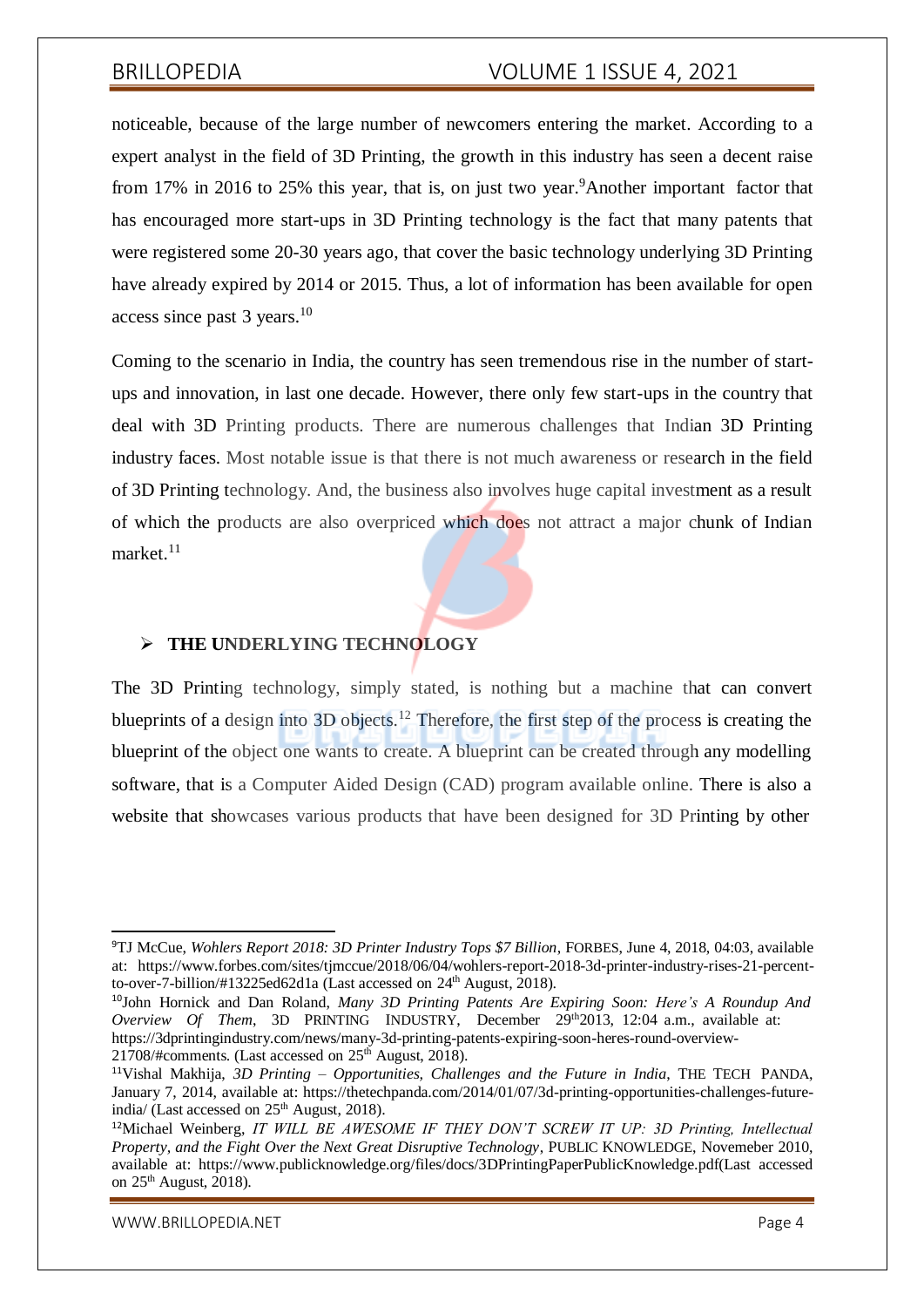people. One can simply download the designs of a product they like from Thingverse<sup>13</sup> for free, and make as many copies of it as they like. The CAD file is the sent to the printer which will either through laser sintering or fuse depositing processes (depending on the kind of 3D printer one buys), convert the virtual design into a real time physical object. A 3D Printer can be used to create a vast number of daily use objects, such as, mugs, cups, jars, toys, fashionable jewellery, shoes etc. Plastic is the most common material used by the 3D Printers, though, there are printers that can make metal and ceramic objects using the laser sintering technology.<sup>14</sup>Recently giant 3D Printers in China printed ten houses in one day and at a cost less that 5000 dollars per house, proving just how cost and time efficient 3D Printing can be.<sup>15</sup> Thus, these additive manufacturing machines can prove to be of extreme utility for creating something at your home or in a factory.

**3D Printers for homes***:* Adrian Bowyer, who is known for his contribution to the 3D Printing industry, invented a home 3D Printer called the RepRap<sup>16</sup>. Interestingly, RepRap is a printer that can make its own parts and self-replicate thus, a RepRap printer can create another RepRap printer which is exactly similar to the original one. A person owning this printer can create and produce a variety of daily-use plastic objects like containers, glasses cutlery etc<sup>17</sup>. These printers many not produce high quality products but at a price that is drastically lower than the products brought from market. RepRap is a community project, and all its designs are available for everyone online. Anyone can make valuable additions or changes to the design using their own creative mind. The official website of RepRap has put on display the statistics of 2017, which shows that RepRap is the leading choice for private individuals and households among other high-end 3D Printer manufacturers like Stratasys, 3D Systems etc. This is mostly because of the huge cost difference between them and the maximum demand existing for a printer that could produce your daily use objects at almost zero cost.

<sup>&</sup>lt;sup>13"</sup>An open platform where all designs are encouraged to be licensed under a Creative Commons license, meaning that anyone can use or alter any design."*See:* THINGIVERSE - DIGITAL DESIGNS FOR PHYSICAL OBJECTS, <https://www.thingiverse.com/>(Last accessed on 25<sup>th</sup> August, 2018).

<sup>14</sup>Simon Bradshaw; Adrian Bowyer; Patrick Haufe*, The Intellectual Property Implications of Low-Cost 3D Printing*, 7 SCRIPTed 5 (2010).

<sup>15</sup>Mashable, "What Is 3D Printing and How Does It Work? | Mashable Explains", *YouTube*, Online Video Club, available at: https://youtu.be/Vx0Z6LplaMU (Last accessed on 25<sup>th</sup> August, 2018).

<sup>&</sup>lt;sup>16</sup>Dr. Adrian Bowyer, <http://www.adrianbowyer.com/about.html> (Last accessed on  $25<sup>th</sup>$  August, 2018). <sup>17</sup>Rep Rap, https://reprap.org/wiki/RepRap(Last accessed on  $28<sup>th</sup>$  August, 2018).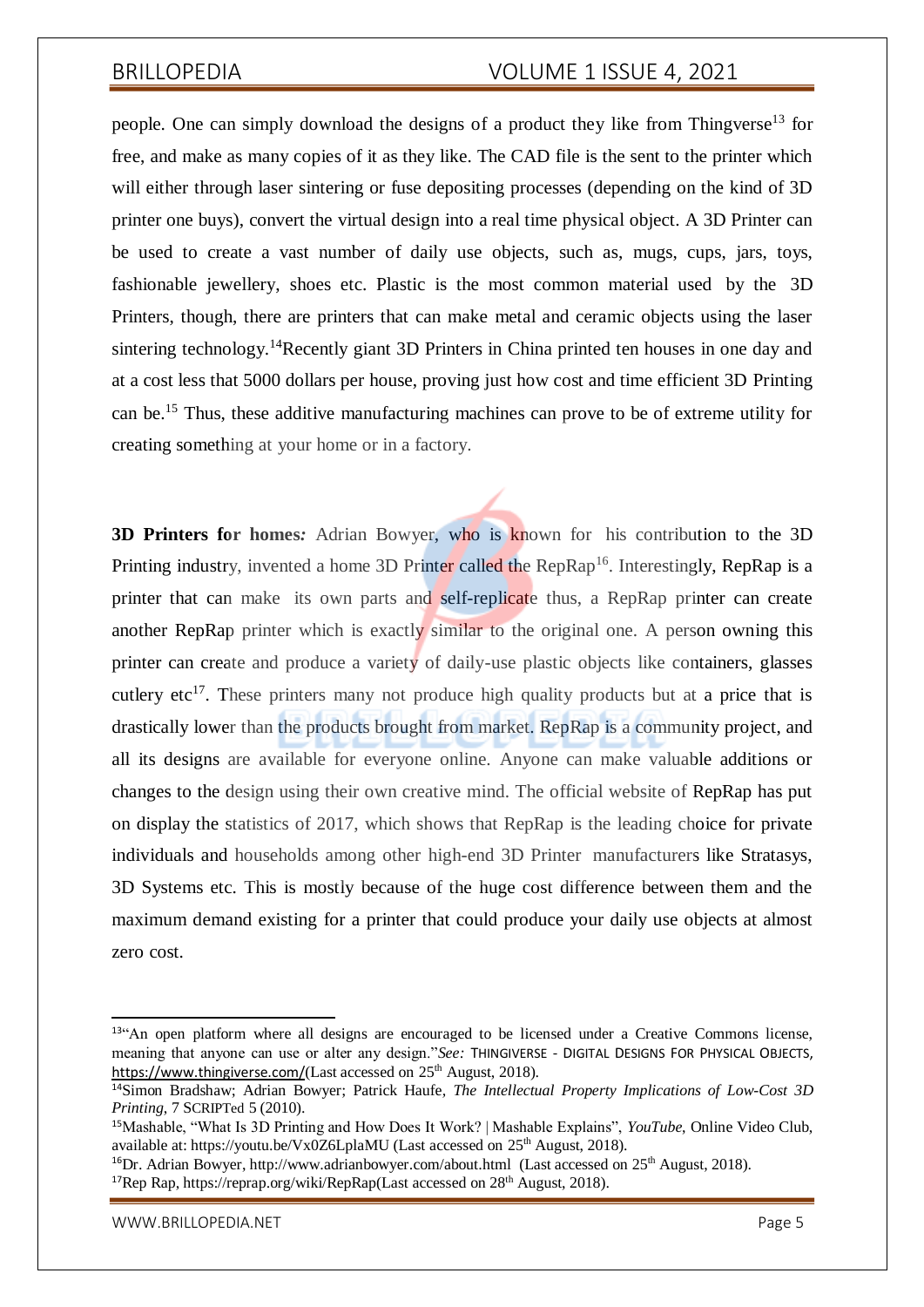#### **IMPLICATIONS ON INTELLECTUAL PROPERTY LAW**

Gartner, a leading global research and advisory company, predicted and published in 2014 that, "by 2018, 3D printing will result in the loss of at least \$100 billion per year in IP globally."<sup>18</sup> Yet, now that the year 2018 is coming to an end, there have not been any significant losses to IP resulting from 3D Printing industry. This could be because the growth of this industry, though promising, but has been slower than predicted and most of the world's population, residing in the third world countries, do not even know that such technology exists.<sup>19</sup> However, its implications on IP laws have been discussed by many academicians as well as industry specialists. One such personality is John Hornick, who has theorised reasons why IP laws will be adversely affected by the growth of 3D Printing industry<sup>20</sup>. He states that 3D Printing industry shall bring a paradigm shift in our traditional IP laws.

According to Hornick, 3D Printing would result in, what he calls, *"democratization of manufacturing*". Using 3D Printers, anyone could make anything at their homes and this would eliminate several stages involved in the traditional process of production of goods. There would be no barrier to entry in market, no need for distribution channels or retailers or shipping of products to the customers. In other words, with the evolution of 3D Printing industry, customers will also be manufacturers. Intellectual property, in such a scenario, would play an important role in protection of the data which is needed to print the 3D products. This data will constitute the design blueprints or the CAD files, and our present Copyright or Patent laws are not effective enough to protect this data. <sup>21</sup> 3D Printing, essentially would also lead to manufacturing *"away from control"*, which is another reason given by Hornick, for 3D printing to have detrimental effects on IP laws. Imagine a scenario where a person can create a beautiful piece of necklace designed by any of the leading fashion countries, by using a 3D printer at home, through downloadable blueprints of design available for free online at almost 1% of the cost of the original necklace. The fashion label

<sup>19</sup>*Gartner's Top 3 Failed Predictions on 3D Printing,* MEDIUM, 29th January, 2018, available at: [https://medium.com/@3dpbm/gartners-top-3-failed-predictions-on-3d-printing-that-will-probably-never-come](https://medium.com/%403dpbm/gartners-top-3-failed-predictions-on-3d-printing-that-will-probably-never-come-)true-ef8db62e70c3(Last accessed on 28<sup>th</sup> August, 2018).

<sup>&</sup>lt;sup>18</sup>Nick Hall, *IP Losses To Top \$100 Billion In 2018*, 3D PRINTING INDUSTRY, 30<sup>th</sup> May, 2018, 11:03 a.m., available at: https://3dprintingindustry.com/news/ip-losses-top-100-billion-2018-80821/ (Last accessed on 28th August, 2018).

<sup>20</sup>John Hornick, *3D Printing and IP Rights: The Elephant in the Room*, 55 Santa Clara L. Rev. 803 (2015). 21*Ibid.*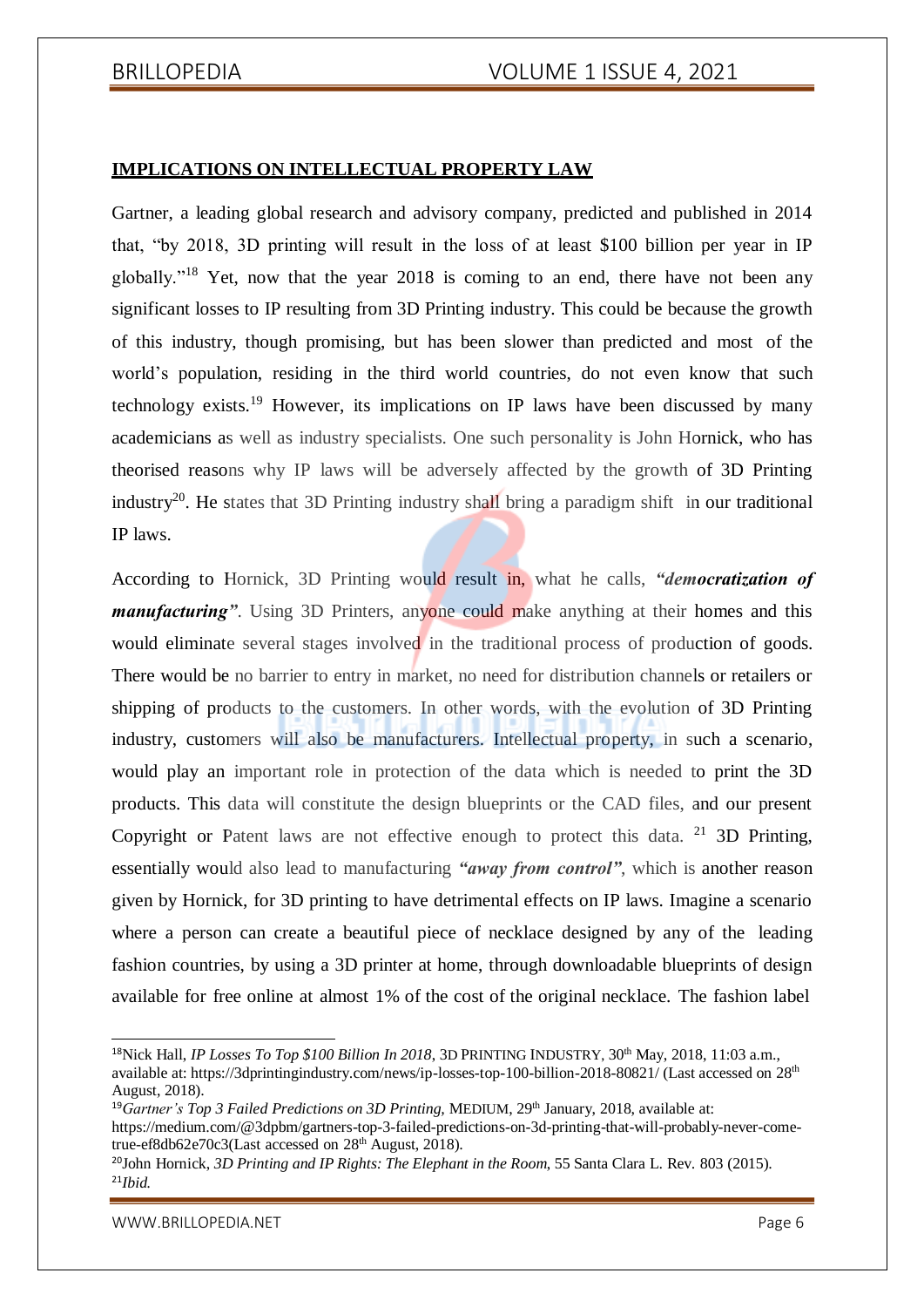will have no way of knowing about what a person is making at his home and thus will have no way of stopping him/her. This would result in copyright protection becoming more crucial to companies for protection of the blueprint designs of their products. However, when we look at the current state of affairs with respect to copyright protection for artistic works, the internet has been a massive hurdle, because of the sheer number of websites distributing pirated copies of books, movies or music available online for free<sup>22</sup>. Thus, the copyright laws will be drastically affected, as stricter provisions would be required for better protection of original design blueprints of the companies, to prevent infringement.

John Hornick has explained this attack on IP Laws by the 3D Printing industry, through what he calls the "five eyes (or I's)". *Infringement* of IP through increased amount of fake or pirated products being produced away from control; difficulty in *Identification* of any infringement that is happening away from control; enforcement of IP protection would become *Impractical* or *Impossible*, due to ineffective and inadequate IP laws; and, *Irrelevance* of IP rights, as they would not be able to guarantee protection of IP in practical effect. <sup>23</sup>

The above-mentioned view of the effect of 3D Printing industry on IP laws can be considered to be very grave and negative, as this would discourage any more start ups or small businesses to enter this industry. Another important concern is that this technology clashes with the traditional business models, as why would any industry want to sell a printer to a customer that would enable the customer to create almost any daily-use item, or the same printer itself at home, or any generic version of a branded product, as this could lead to potential disruption of mass production and several industries. Increase in democratization of manufacturing would ultimately result in manufacturing that is away from control, which would further lead to destruction of IP laws<sup>24</sup>. Since,  $21<sup>st</sup>$  century is the age of digitization and the entire world is moving towards encouraging new innovations in technology for the advancement of mankind, 3D Printing technology cannot be ignored or dismissed, just because our laws have not matched the pace at which technology has developed.

Let us now move on to discussing the implications of this revolutionary technology on patents specifically, the current legal framework in USA and India, along with suggestions

<sup>22</sup>*See:*Amrita Khalid and John-Michael Bond, *The 15 Best Torrent Sites Still Up And Running*, THE DAILY DOT, May 1, 2018 at 7:05PM, available at: https:/[/www.dailydot.com/debug/best-torrent-sites/\(Last a](http://www.dailydot.com/debug/best-torrent-sites/(Last)ccessed on 28th August, 2018). <sup>23</sup>*Supra Note 20.* <sup>24</sup>*Supra Note 8.*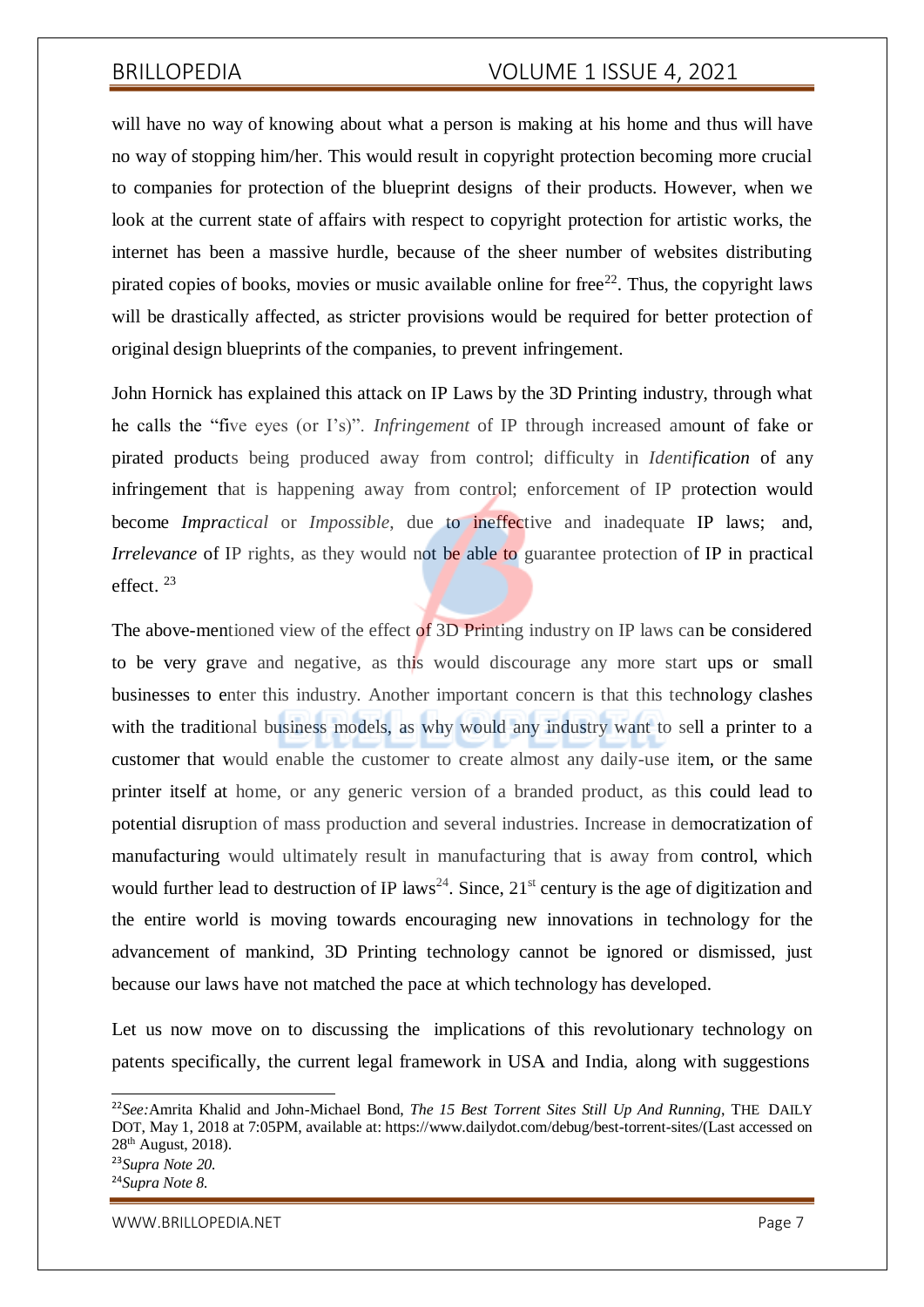for improving the existing framework to incorporate the protection of IP rights in 3D Printing industry.

### **CHALLENGES TO LAW OF PATENTS**

In 3D Printing arena, the CAD files, which are the blueprints of the objects that are to be 3D printed, are the main source of patent infringement. The CAD file is not merely a blueprint, but it is the device which would lead the customer to produce infringing products, just by the click of a button. The problem with these CAD files is that they are easily downloadable and sharable files, just like MP3 files and this could lead to mass indirect infringement of patents. As music and movies became easily available online through various file sharing websites like Bit Torrent, in MP3 or MP4 formats, their digitization has led to several copyright infringement cases. In the same manner, digitization of manufacturing could lead to large scale losses for the patent holders. Thus, 3D Printing would make it easier to copy products and as a result it would make infringement of patents easier.

### **1. POSITION UNDER USA'S PATENT LAW**

The U.S. Patents Act essentially provides for two kinds of patent infringement: direct and indirect. Direct infringement is defined under Section 271(a) of the U.S. Patent Act and it states the following:

*"whoever without authority makes, uses or sells any patented invention, within the United States during the term of the patent therefor, infringes the patent.<sup>25</sup>"*

In the 3D printing scenario, direct infringement will arise when a person uses his home 3D printer to print a product that is identical to a patented product of a company, through a CAD file available via free file sharing websites. If the company whose patented product has been copied finds the infringer, it can claim damages for direct infringement as per the abovementioned provision under the Act, that is, "making a patented invention without authorization by the owner company". Claims made by the company in this scenario can

<sup>25</sup>U.S. Patent Law, 35 U.S.C. § 271(a) (2012).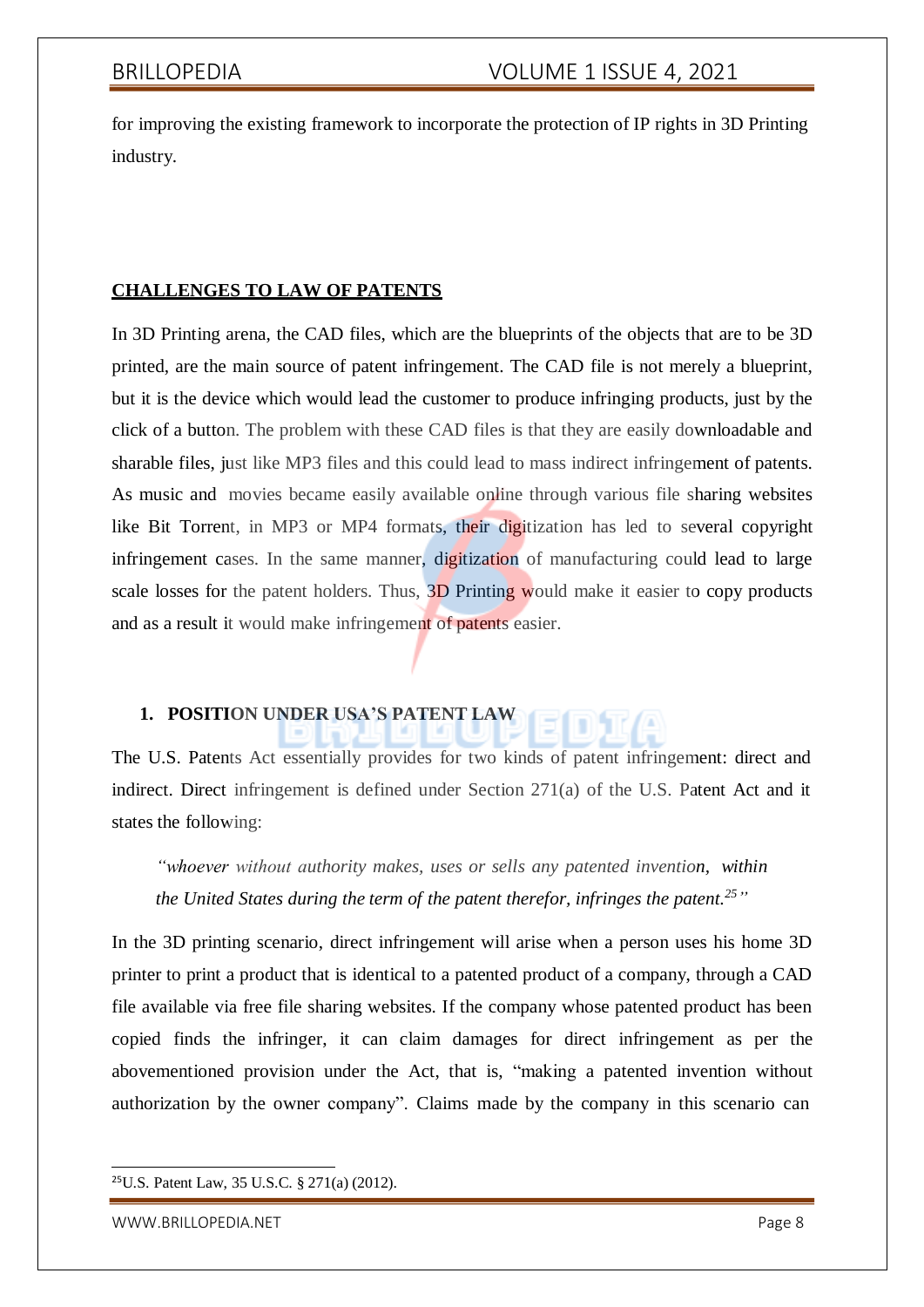either be for direct infringement via use of 3D Printer or direct infringement through the CAD file itself.<sup>26</sup>

Claiming direct infringement against the customer who used the 3D printer to print a patented product, is an approach that faces many challenges. The first and foremost challenge is that it would be extremely difficult for any patent owner to find the person who has printed out their patented invention via CAD files available online. This would mean tracking down each and every person who downloaded a CAD file, through an online file sharing platform, that consisted a blueprint of the identical infringing product and printed it at his/her home. Claiming damages and pursuing litigation against individuals would be a very cumbersome task and will not serve the purpose effectively. Ultimately, the companies could end up losing potential customers and damaging their public image.<sup>27</sup>Many scholars have compared this 3D printing effect with the digital music industry where individual infringement claims have been very minimal because of massive scale of pirated MP3 files being shared on online platforms for free. This massive scale of digitized infringement could not be prevented or reduced through existing copyright laws.<sup>28</sup>

The next option would be to claim direct infringement via CAD files, thereby suing the online platform for uploading CAD files which could be considered "identical" to the patented product. While finding the online forum where the CAD file was shared may not be a challenge, but the person or persons who shared the file on the platform could be. However, it is still a better approach to file infringement suit against the CAD file owners, as suing the end customer would lead to negative press for the companies owning the patented products.<sup>29</sup> Now the question that arises is whether a CAD file owner be sued for direct infringement under Section 271(a) of the Patents Act? The best justification for treating the CAD file as equivalent to the patented product is that one can easily obtain the copied or infringing product through a click of a button after they have downloaded the CAD file. The sale of the CAD file should amount to direct infringement as it is equivalent to having obtained the tangible product itself. However, this approach is also questionable since a CAD file can only amount to a tangible product if the customer actually prints it, and thus suing the owner of CAD file before the sale has actually been printed into a physical product, may not be the

[WWW.BRILLOPEDIA.NET](http://www.brillopedia.net/) Page 9

<sup>26</sup>Tabrez Y. Ebrahim, *3D Printing: Digital Infringement & Digital Regulation*, 14 Nw. J. Tech. & Intell. Prop. 46 (2016).

<sup>27</sup>Timothy R. Holbrook; Lucas S. Osborn, *Digital Patent Infringement in an Era of 3D Printing*, 48 U.C.D. L. Rev. 1364 (2015) <sup>28</sup>*Ibid.*

<sup>29</sup>*Id.*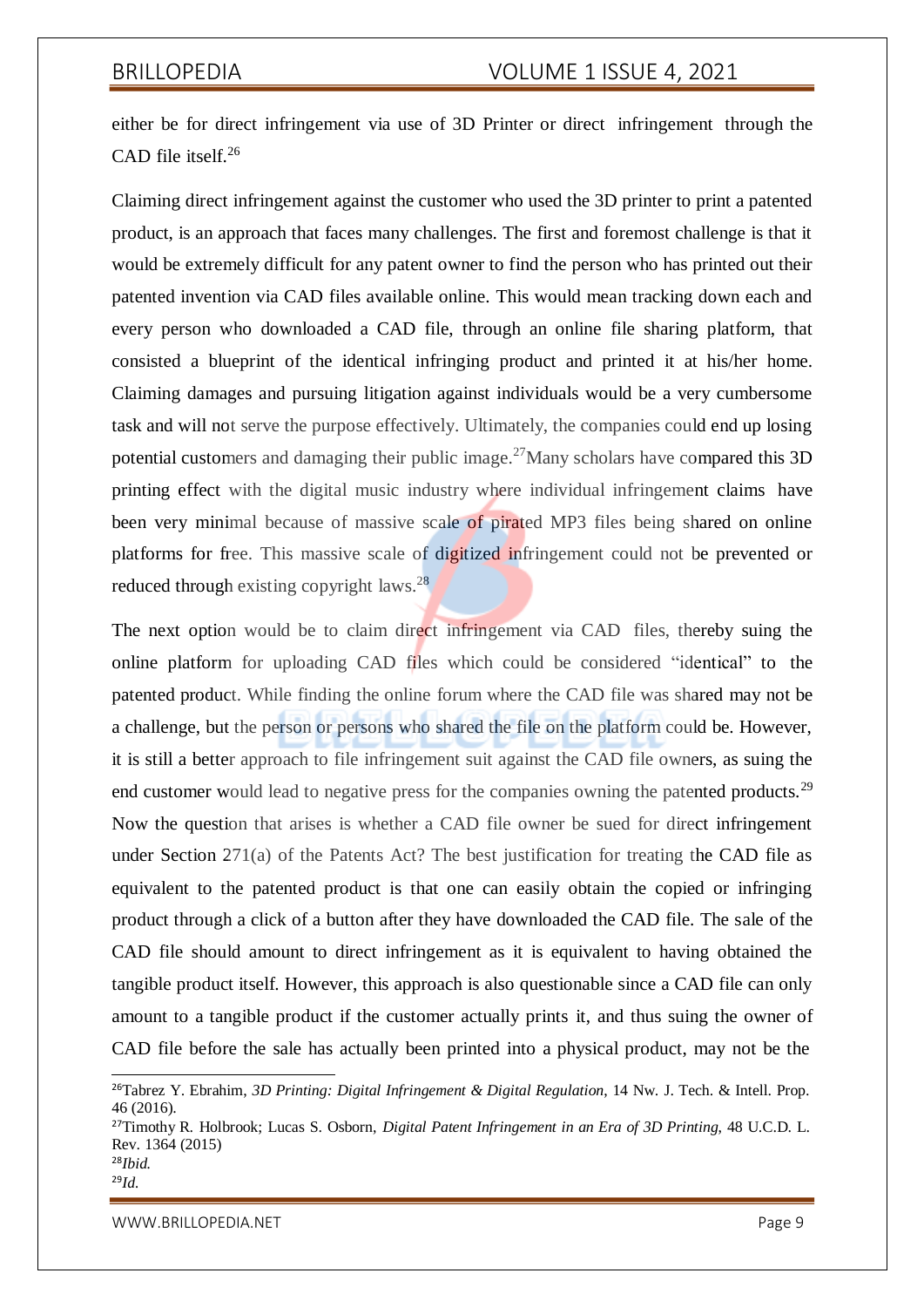appropriate action. $30$  Therefore, bringing action for direct infringement of the patented product against the end customer or the owner of CAD file, is not a fool proof approach and will not be of any help to the patent owners.

This brings us to the next category of infringement, that is, indirect infringement. As per the provisions of U.S. Patents Act, there are two types of indirect infringement – active inducement and contributory infringement.

Section 271(b) of the Patents Act states that,

*"Whoever actively induces infringement of a patent shall be liable as an infringer."*

Timothy R. Holbrook, a recognized patent scholar has stated in his paper on Patent Litigation and Strategy, *"Three things have to be proved to constitute active inducement of infringement:*

- a) It must result into direct infringement of patent.
- b) Specific intent to induce a third party to infringe.
- c) Affirmative act on part of the infringer. $131$

Now, when it comes to proving active inducement in 3D printing arena, the owner of the patent will have to prove that the third party has directly infringed his patent by satisfying the conditions mentioned in Section  $271(a)^{32}$  for proving direct infringement. The problems with proving direct infringement will be similar to the ones stated above, that is, finding the actual infringer of patent. Digital piracy makes the process of finding the actual infringer a very lengthy and difficult process. If the patent holder is able to prove through circumstantial evidence, that the CAD file has been downloaded and printed and the infringing item has been "made", direct infringement could be constituted. However, it is again a challenge to analyse whether circumstantial evidence is enough to prove infringement specially in the area of software related invention. Assuming that the existence of direct infringement has been proved, the patent holder would have to prove the existence of intent, that is, the CAD file owner must have the knowledge that he is distributing the blueprint of a patented product. This would again pose a major challenge for the patent holders because of the peer to peer file sharing platforms where large number of unsophisticated users upload files for others to

[WWW.BRILLOPEDIA.NET](http://www.brillopedia.net/) NET A SALE AND THE SERVICE OF A SALE AND THE PAGE 10

<sup>30</sup>*Supra Note 26.*

<sup>31</sup>*Supra Note 27.*

<sup>32</sup>U.S. Patent Law, 35 U.S.C. § 271(a) (2012).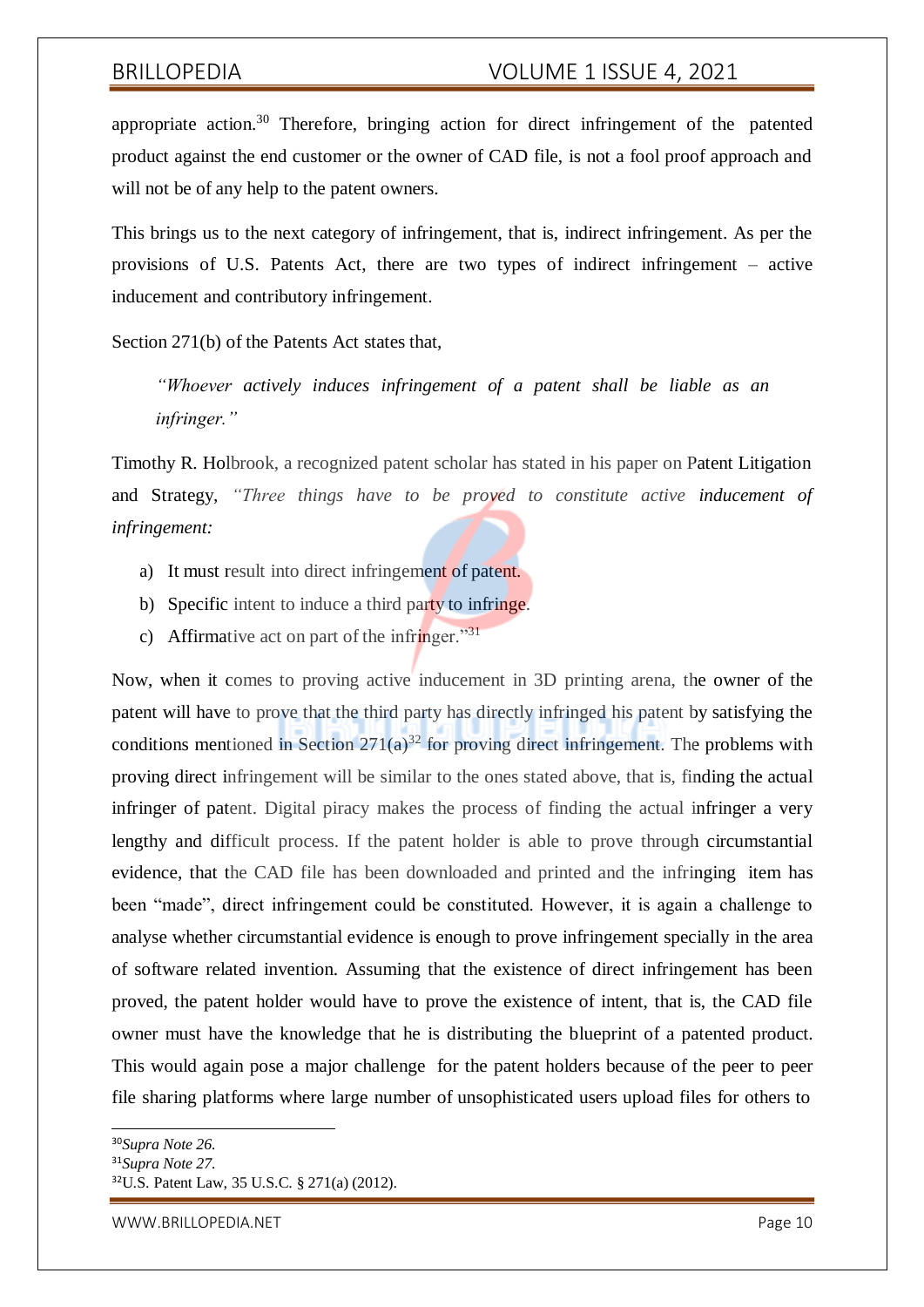download. These users and uploaders of CAD files may not be aware of the existence of patents, and even though ignorance of law cannot be a defence, proving the intention of inducing infringement would be a herculean task. $33$ 

The next type of indirect infringement has been defined under Section 271(c) of the U.S. Patents Act, which states that:

*"Whoever sells a component of a patented machine, manufacture, combination or composition, or a material or apparatus for use in practicing a patented process, constituting a material part of the invention, knowing the same to be especially made or especially adapted for use in an infringement of such patent, and not a staple article or commodity of commerce suitable for substantial non-infringing use, shall be liable as a contributory infringer."<sup>34</sup>*

It would be much easier for the patent holder to sue the CAD file owner for contributory infringement rather than direct infringement or active inducement. This is because, in contributory infringement, the intention of the infringer can be proved simply by establishing that a) he is aware of the patent and b) he does not have any "substantial non-infringing use"<sup>35</sup> By reading the section 271(c) clearly, one can observe that there is no specific requirement of proving the intention of the infringer. The intention can be presumed if the accused infringer is aware of the patent and has no other substantial non-infringing use for the patent.<sup>36</sup> To establish a claim of contributory infringement under Section 271(c), the following requirements have to be fulfilled: a) the accused must be offering to sell, selling or importing into U.S., b) a component of the patented product, c) knowing the component to be especially adapted for use in an infringement of apatent with no substantial non-infringing uses, and d) which results in an act of direct infringement.<sup>37</sup>

In a scenario where the patent holder wants to sue the owner/distributor of the CAD file for contributary infringement; by judging the first requirement under Section 271(c), that is, if the CAD file owner/distributor "sells" or "offers to sell", the first requirement would be satisfied, as making a CAD file available of an online platform would amount to offer or sale. However, the problem with this approach is that the CAD files cost very less or almost

[WWW.BRILLOPEDIA.NET](http://www.brillopedia.net/) NET A SAN A SERVER AND THE PAGE 11

<sup>33</sup>*Supra Note 30.*

<sup>34</sup>U.S. Patent Law, 35 U.S.C. § 271(c) (2012).

<sup>35</sup>*Ibid.* <sup>36</sup>*Id.*

<sup>37</sup>*Supra Note 31;*U.S. Patent Law, 35 U.S.C. § 271(c) (2012).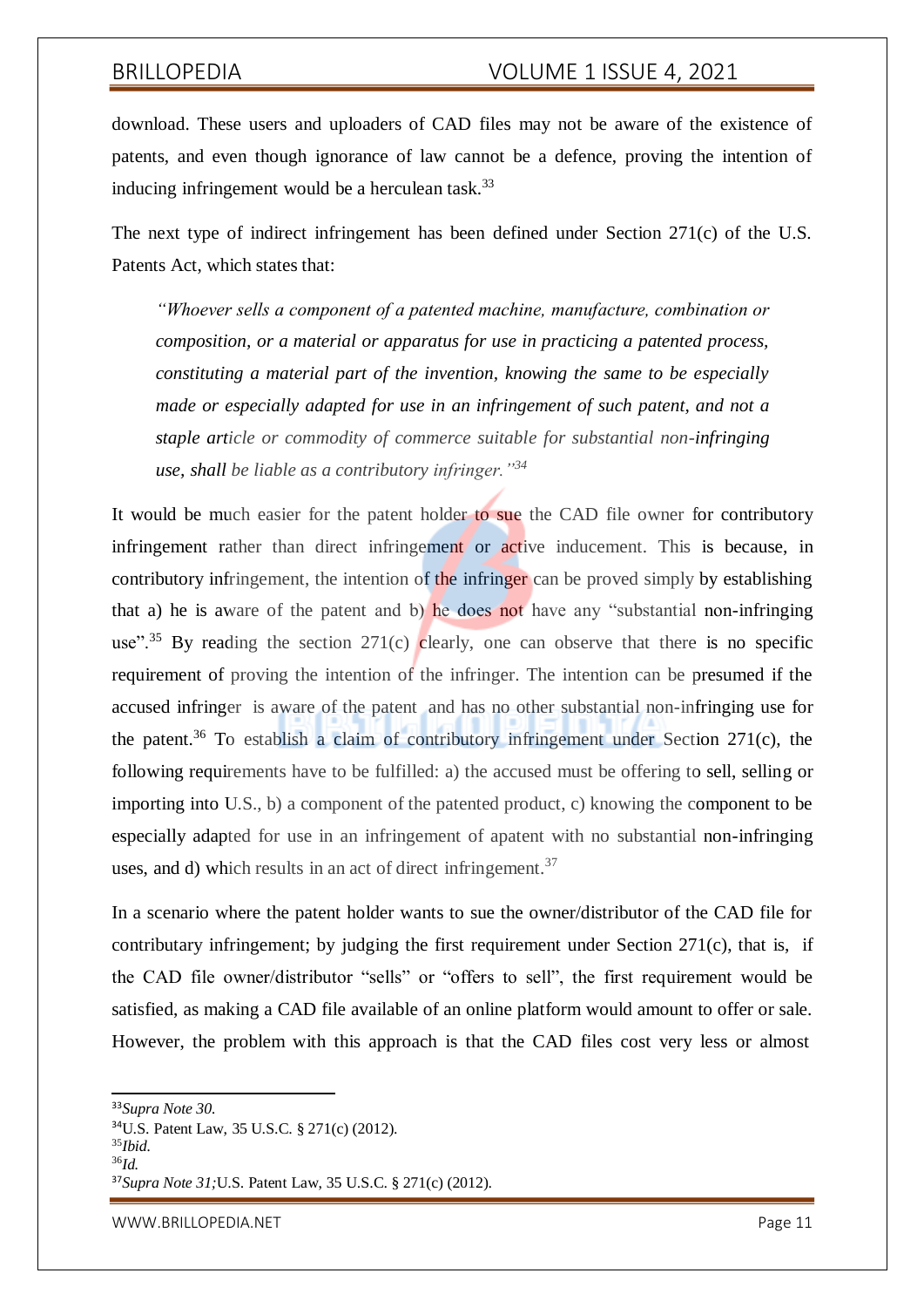nothing when made available on a peer to peer (P2P) file sharing online forum. Thus, if the CAD file is available for free, there is no consideration and thus whether it will amount to sale or offer of sale within the meaning under  $271(c)$ , is the dilemma.<sup>38</sup>

Adding to the difficulty, the second question on the requirement of "component"is, whether a CAD file can be considered as a component of the patented product. A component means a physical part of the patented device which is crucial to its functioning. So, if that part is being sold by the accused, then he would be liable for contributory infringement. CAD files are digital files that are actually the representation of the entire patented product itself. The interpretation of word "component", under section  $271(f)^{39}$ , which runs parallel to Sections 271(b) and (c), was discussed in the case *Microsoft Corp. v. AT&T Corp.*<sup>40</sup>, wherein the questionable "component" was a software of AT&T Corp. for digitally encoding and compressing recorded speech, which was transported by Microsoft to a foreign country. The software alone was not an infringing object, but when it was uploaded in a computer it amounted to direct infringement. The Court held that, software "in the abstract" will not be a component, but a software loaded in a "medium (including CDs or other forms of memory storage)" could amount to a component. A software that only provides instructions will not form a component of the end product, but a software which when stored on a medium can amount to component. And, thus a CAD file can be considered to be a component when encoded on a medium.<sup>41</sup> However, a CAD file when printed using the 3D printer becomes the entire product, so Microsoft case still does not give a clear picture whether CAD files can be considered as components or not.<sup>42</sup>

**Repair and Construction Doctrine***:* This doctrine basically emerges from the right of the customers to use a patented product freely, once they have bought the product from the patent owner. And so, when the patented product malfunctions or breaks down, the customers also have the right to repair it and use replacement parts to make it functioning again. The problem with 3D printing industry is that, it makes manufacturing small parts of a machinery very easy. While customers can create their own new products easily using a 3D printer, they can certainly create broken parts of patented products at home and fix them. For example, a

<sup>38</sup>*Id.*

[WWW.BRILLOPEDIA.NET](http://www.brillopedia.net/) NEWSPAPER AND THE SERVICE OF STATE AND THE PAGE 12

<sup>39</sup> See U.S. Patent Law, 35 U.S.C. § 271(f) (2012).

<sup>40</sup>Microsoft Corp. v. AT&T Corp., 550 U.S. 437 (2007).

<sup>41</sup>*Supra Note 37.*

<sup>42</sup>*Id.*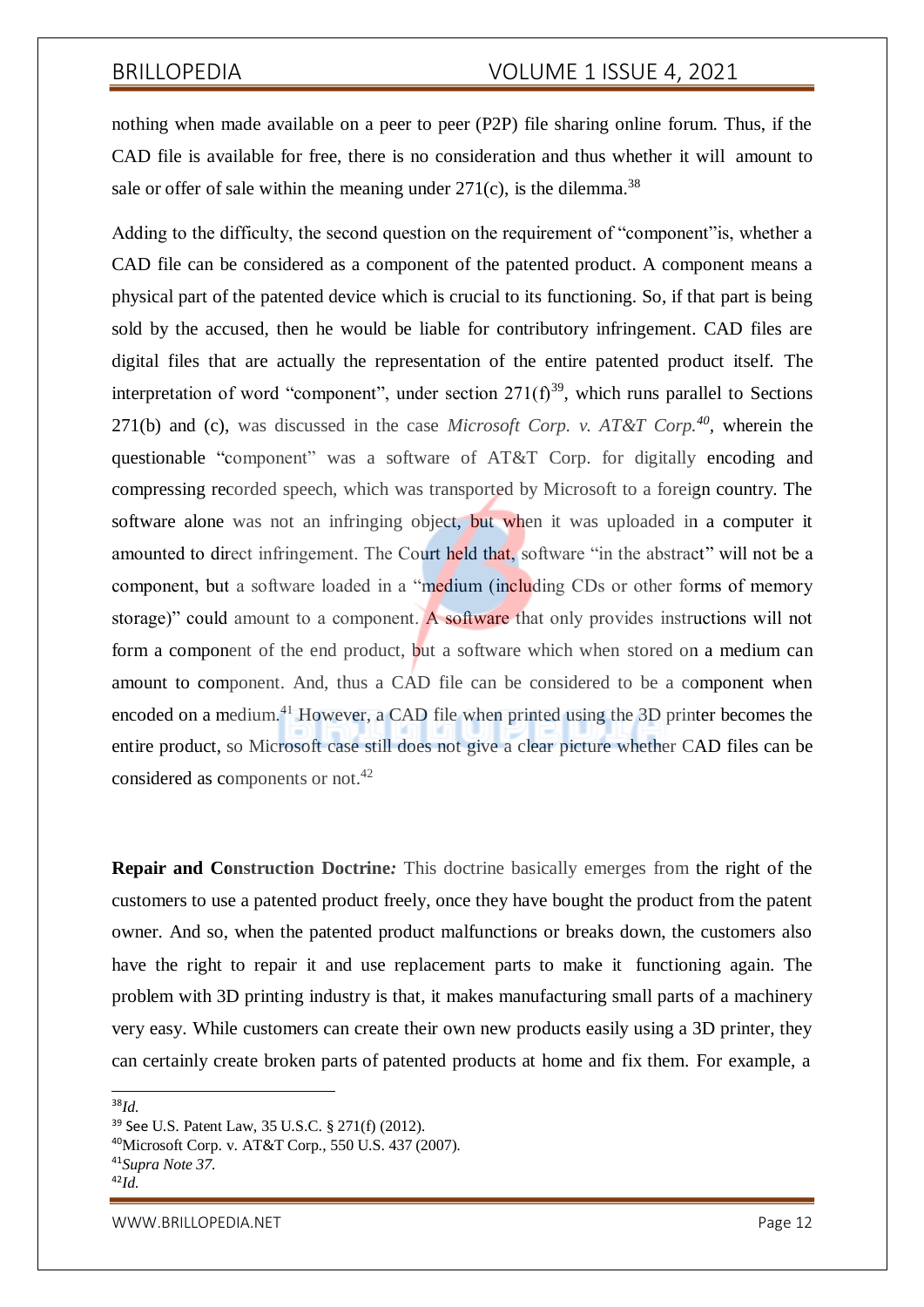popular YouTube personality, Joel Telling, going by the account name "3D Printing Nerd"<sup>43</sup>, shows just how easily persons sitting at home can create daily use objects and even repair parts for their broken products. In one interesting video, Joel 3D prints a small bracket for his refrigerator that has broken, which helps the doors of his refrigerator open and shut easily. <sup>44</sup> The acceptable position under law is that, a customer can make a non-patented part of a patented product for repair purposes or for replacing the broken part, but the problem arises when a customer makes several parts of a patented product simultaneously that results in modifications to existing product. Current patent law states that a customer is allowed to repair a patented product, but not reconstruct it. As 3D printing technology advances, customers will be less dependent of traditional manufacturing techniques for repair parts or "any" parts for that matter, and numerous cases for piracy and infringing usage may arise before the court. Thus, a proper differentiation between standards of repair and reconstruction are required to be established, to clarify the position of the doctrine under patent law.<sup>45</sup>

### **DIGITAL INFRINGEMENT IN A P2P AGE: A Peep into Copyright Protection Against Infringement in Light Of - MGM v. Grokster<sup>46</sup>**

Since, 3D printing industry would be potentially based on using the Peer to Peer file sharing platform for distribution of CAD files, it is important to study this interesting case that clarifies the current position of law with respect to contributory infringement by owners of P2P file sharing platforms. *Thingiverse<sup>47</sup>* and *Shapeways<sup>48</sup>*are the two currently popular open sharing websites where the users can create and share design blueprints in the form of CAD file for 3D printable objects. However, what happens when users start creating blueprints of potentially infringing patented products and start sharing them on these platforms? Peer-topeer mechanism provides an easier and efficient online system for sharing of files wherein copies of a particular file is stored in several computers and can be supplied by any of those computers on a peer request for that file. This prevents loss of data thus making it an efficient

[WWW.BRILLOPEDIA.NET](http://www.brillopedia.net/) NET A SALE AND THE SERVICE OF A SALE AND THE PAGE 13

<sup>43</sup>3D Printing Nerd, "3D Printing Nerd – Channel Trailer", *YouTube*, Online Video Clip, <https://youtu.be/TMlF8bl4MdQ> (Last accessed on 1st September, 2018).<br><sup>44</sup>3D Printing Ner d. "My Top 5 Useful 3D Prints",

<sup>44</sup>3D Printing Ner d, "My Top 5 Useful 3D Prints", *YouTube*, Online Video Clip, https://youtu.be/3BDK5Wz53Ig (Last accessed on 1st September, 2018).

<sup>45</sup>Kelsey B. Wilbanks, *The Challenges of 3D Printing to the Repair-Reconstruction Doctrine in Patent Law*, 20 Geo. Mason L. Rev. 1175 (2013).

<sup>46</sup>MGM Studios Inc. v. Grokster, Ltd., 125 S. Ct. 2764, 2771 (2005).

<sup>47</sup> See THINGIVERSE, https:/[/www.thingiverse.com/.](http://www.thingiverse.com/)

<sup>48</sup> See SHAPEWAYS, https:[//www.shapeways.com/.](http://www.shapeways.com/)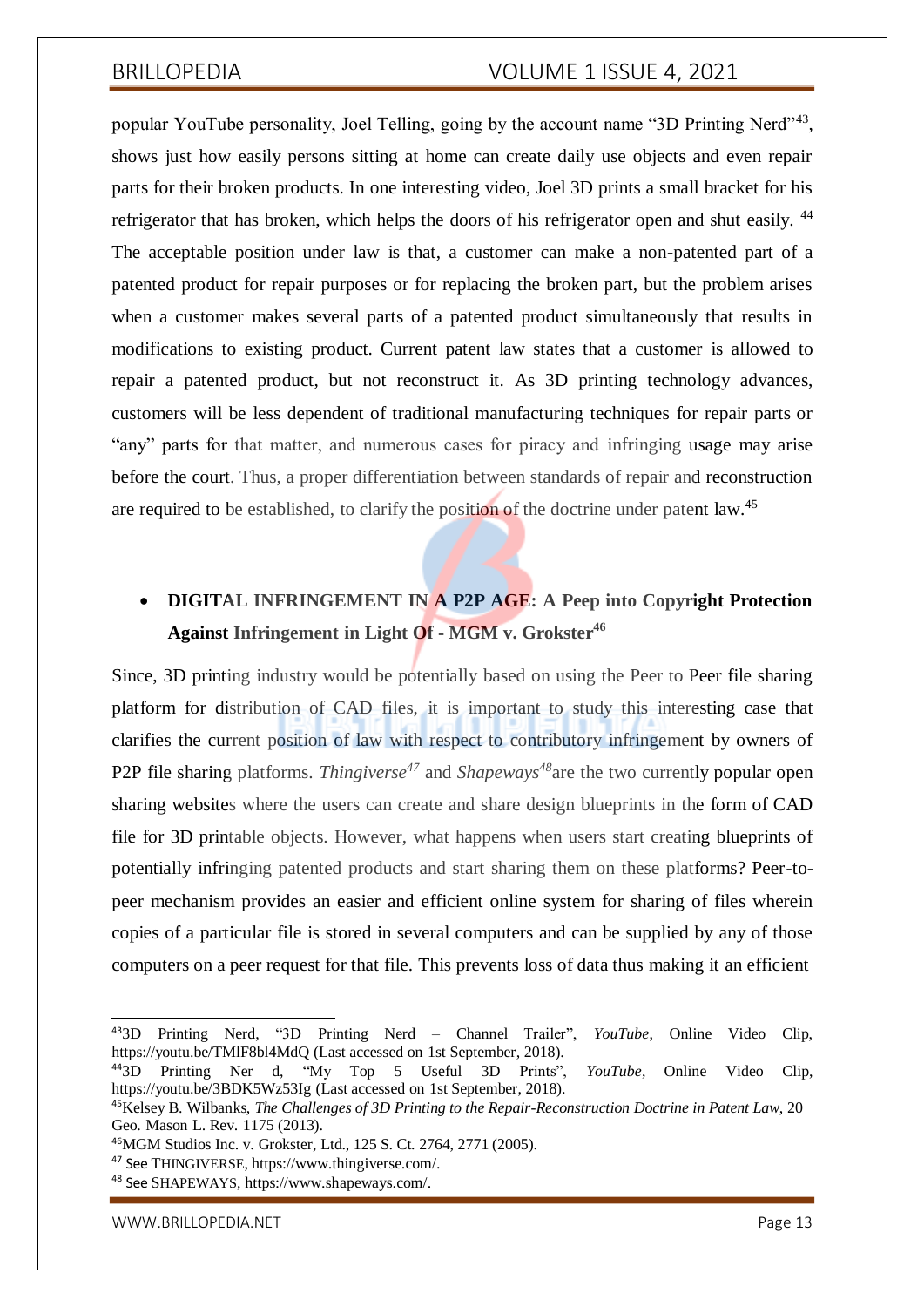data sharing and storing mechanism. Though, as the copies of files are stored on a huge number of different computers, finding the best and original source of the file becomes difficult. BitTorrent, Piratebay etc. are few websites for file sharing platforms which provide massive number of pirated digital files of books, movies and music.<sup>49</sup>

Principles of secondary liability do not allow products that enable copyright infringement. In the case *Sony Corp. of America v. Universal City Studios, Inc.*, <sup>50</sup> the court imported the specific provision for indirect infringement under section 271<sup>51</sup> of the Patents Act in Copyright Law to create a "parallel substantial non-infringing rule" under copyright law. Sony's VCRs (video cassette recorders) were being used by several customers to record the telecast of television programmes, whose copyright owners were the Universal City Studios, for later viewing. Universal claimed contributory infringement of copyright by Sony, however the court held Sony, not liable as their product was being used for non-infringing usage.<sup>52</sup>

After Sony<sup>53</sup>, came the Napster<sup>54</sup> case in 2001. Napster was a peer-to-peer file sharing website, where compressed digital music files were shared with ease due to its "centralised server system that indexed connected users and filesavailable on their machines, creating a searchable list of music available acrossNapster's network." The defence of *Fair Use* by Napster was rejected on the grounds that "repeated and exploitative use of copyrighted material would amount to infringement even if it was not offered for sale". With regards to Contributory Infringement, the courts decided that Napster certainly had knowledge of actual infringement on the website, and moreover the lack of efforts taken by it to reduce infringement plus the financial benefits that Napster was earning, made it liable for contributing to infringement.<sup>55</sup>

[WWW.BRILLOPEDIA.NET](http://www.brillopedia.net/) NEWSPAPER AND THE SERVICE OF STATE PAGE 14

<sup>49</sup>*Understanding P2P File Sharing*, LIFEWIRE, available at: https:/[/www.lifewire.com/definition-of-p2p-](http://www.lifewire.com/definition-of-p2p-)818026(Last accessed on 1st September, 2018).

<sup>50</sup>Sony Corp. of America v. Universal City Studios, Inc. 464 U.S. 417 (1984).

<sup>51</sup> See U.S. Patent Law, 35 U.S.C. § 271(2012).

<sup>&</sup>lt;sup>52</sup>Galen Hancock, Metro-Goldwyn-Mayer Studios Inc. v. Grokster, Ltd.: Inducing Infringement and Secondary Copyright Liability, 21 Berkeley Tech. L.J. 189 (2006).

<sup>53</sup>Supra Note 50.

<sup>54</sup> A&M Records, Inc. v. Napster, Inc., 239 F.3d 1004 (2001).

<sup>55</sup>*Case Study: A&M Records, Inc. v. Napster, Inc*., WASHINGTON UNIVERSITY OF LAW, August 01, 2013, available at: https://onlinelaw.wustl.edu/blog/case-study-am-records-inc-v-napster-inc/ (Last Accessed on 2nd September, 2018).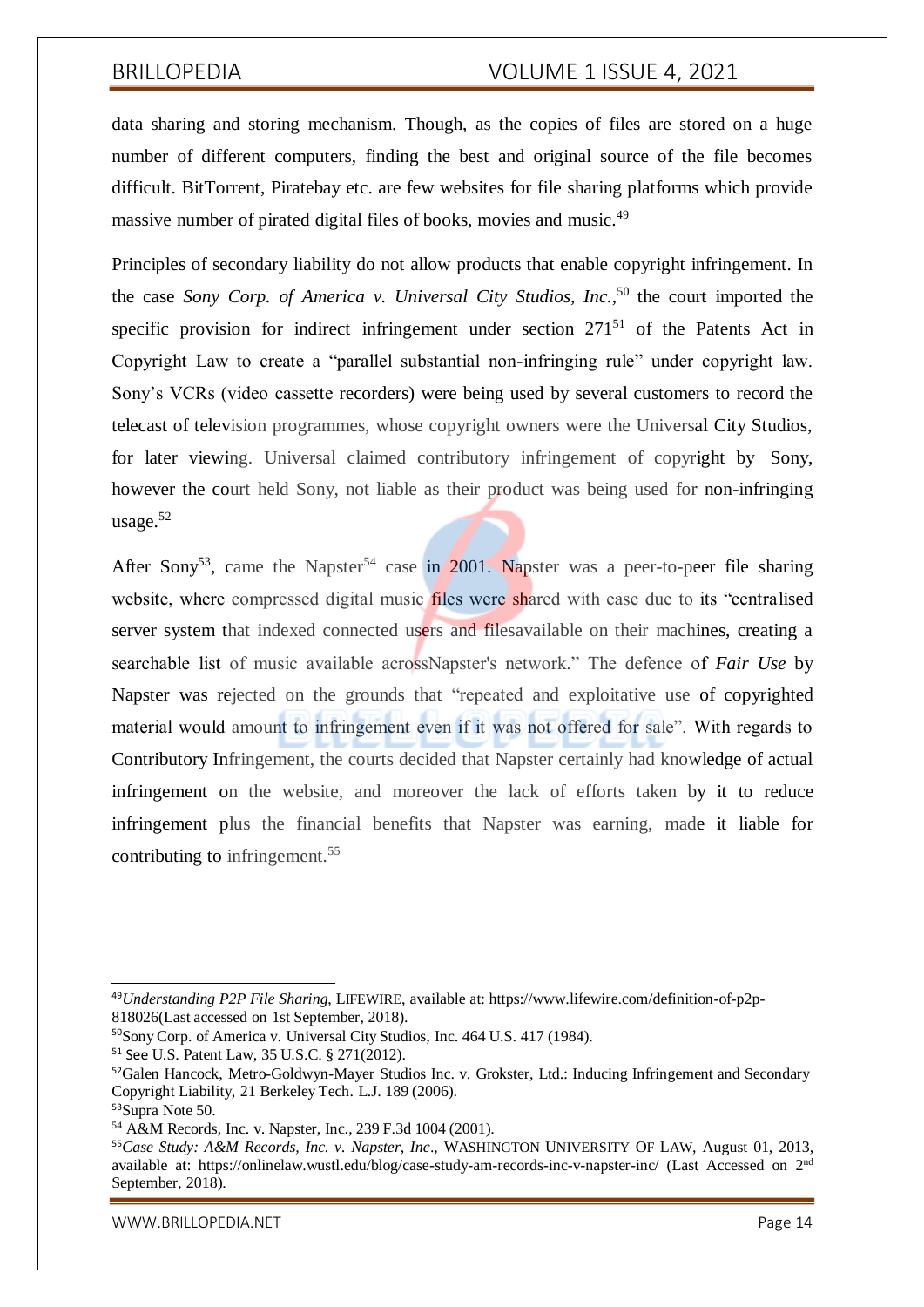In *MGM Studios Inc. v. Grokster*<sup>56</sup>, the defendants were the creators of a P2P file sharing website, similar to Napster<sup>57</sup>, which was largely used for sharing copyrighted musical works, many of which belonged to the plaintiffs, MGM. They were distributing the software for free and several known figures of the recording label industry sued them for vicarious copyright liability. The court decided that the doctrine behind  $Sony^{58}$ 's decision was not enough for this case, as the huge amount of infringing activity could not be overlooked on the grounds of "substantial non-infringing uses". The court essentially imported the active inducement analogy from patent law and decided upon a cause of action, stating that if there is evidence against the accused of unlawful intent to promote infringement of copyrightable works, along with knowledge, then he shall be liable for actively inducing infringement of copyrights. The court found sufficient reasons to hold Grokster liable for unlawful intent behind allowing sharing of copyrighted works of their website, and thus held them liable for inducing infringement. By not following the doctrine established in Sony case, and creating a new standard for inducement of infringement under copyright law, the court has provided copyright owners with a powerful stance against  $P2P$  websites.<sup>59</sup>The question is, whether the Grokster decision has reduced infringement, or has simply slowed the P2P technology temporarily. Websites like BitTorrent and The Pirate Bay continue to fight the copyright owners over the future of file sharing.

# BRITH GOPE

#### *CAD Files, meet iTunes! – Combined Protection of Patent and Copyrights:*

Many academicians have found the solution of the problem of patent infringement because of 3D printing by proposing a combination of protection through patent as well as copyrights.<sup>60</sup> If we look at the music and movie industries, there has been a huge growth in media service providers such as Netflix<sup>61</sup>, Hulu<sup>62</sup> or iTunes<sup>63</sup>, that provide access to authentic and licensed

[WWW.BRILLOPEDIA.NET](http://www.brillopedia.net/) NET A SAN A SERVER AND THE PAGE 15

<sup>56</sup>MGM Studios Inc. v. Grokster, Ltd., 125 S. Ct. 2764, 2771 (2005).

<sup>57</sup>A&M Records, Inc. v. Napster, Inc., 239 F.3d 1004 (2001).

<sup>58</sup>Sony Corp. of America v. Universal City Studios, Inc. 464 U.S. 417 (1984).

<sup>59</sup>Supra Note 52.

<sup>60</sup>See: Timothy R. Holbrook; Lucas S. Osborn, Digital Patent Infringement in an Era of 3D Printing, 48 U.C.D. L. Rev. 1319 (2015); Frank Ward, Parents & 3D Printing: Protecting the Democratization of Manufacturing by Combining Existing Intellectual Property Protections, 25 DePaul J. Art Tech. & Intell. Prop. L 91 (2014).

<sup>61</sup>NETFLIX, ("Netflix, Inc. is an American over-the-top media services provider, headquartered in Los Gatos, California." See: https://www.netflix.com.).

 $62$ HULU ("Hulu is an American entertainment company that provides over-the-top media services owned by Hulu LLC, a joint venture with The Walt Disney Company, 21st Century Fox, Comcast, and AT&T.", see: Hulu.com).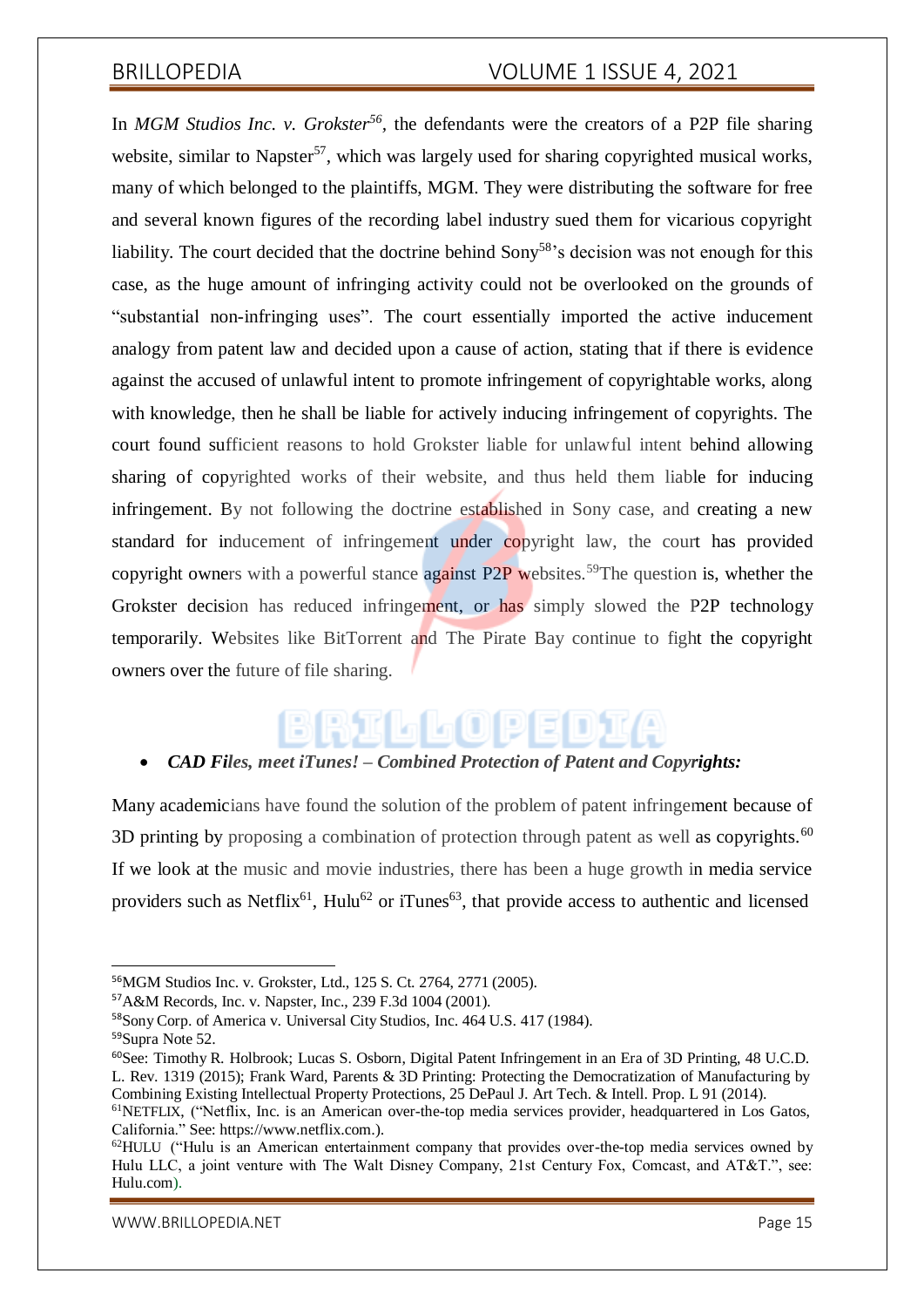copyrighted musical and dramatic works at a reasonable price. People do prefer to buy authentic products that are original versions and available at reasonable price, rather than going for pirated copies.<sup>64</sup> Imagine creating a similar mechanism for CAD files. The established copyright law with respect to digital file sharing devices, as well as the added protection under DMCA which was specifically instituted to reduce digital infringement can provide better protection to CAD files which may not be possible under Patent law. Also, copyright protection will incentivise the sharing the CAD files online through a mechanism similar to iTunes, as stated above, where in copyright owners of CAD files could sell them to customers at an affordable price. Meanwhile, the product that the CAD fie will enable to be 3D printed, shall already be protected under the patent law.

This combined protection mechanism may seem like an appropriate solution; however, the current patent or copyright laws are not eligible to incorporate this solution. CAD, files are purely functional works that are excluded from copyright protection.<sup>65</sup> The test of novelty under copyright law is also different, as copyright laws only protect original works and do not focus on the novelty aspect of works. So, someone can eventually take an idea from the copyrighted CAD file and makes certain changes to it, claiming a copyright over the modified version of CAD file, on the basis of skill, labour and originality applied by the person. But when that CAD file is 3D printed, it will evidently infringe the patented product as it will not be novel.

3D Printable products would therefore need a two-fold protection, that is, the end product being protected by patent and the CAD file which is the digital blueprint being protected by copyright, with the product satisfying the conditions for protection under both patent as well as copyright. Thus, existing patent and copyright laws need to be modified in order to incorporate an efficient mechanism to prevent infringement by 3D printing technology.

#### **2. PROTECTION UNDER INDIAN PATENT LAW (OR COPYRIGHT LAW?)**

The Indian Patents Act, 1970 does not have any exclusive provision for contributory infringement or indirect infringement, and this would make it very difficult for dealing with

[WWW.BRILLOPEDIA.NET](http://www.brillopedia.net/) NET A SALE AND THE SERVICE OF A SALE AND THE PAGE 16

<sup>&</sup>lt;sup>63</sup>iTunes, ("iTunes is a media player, media library, Internet radio broadcaster, and mobile device management application developed by Apple Inc.", see: apple.com/itunes).

 $64$ Frank Ward, Parents & 3D Printing: Protecting theDemocratization of Manufacturing by Combining ExistingIntellectual Property Protections, 25 DePaul J. ArtTech. & Intell. Prop. L 91 (2014). 65*Ibid.*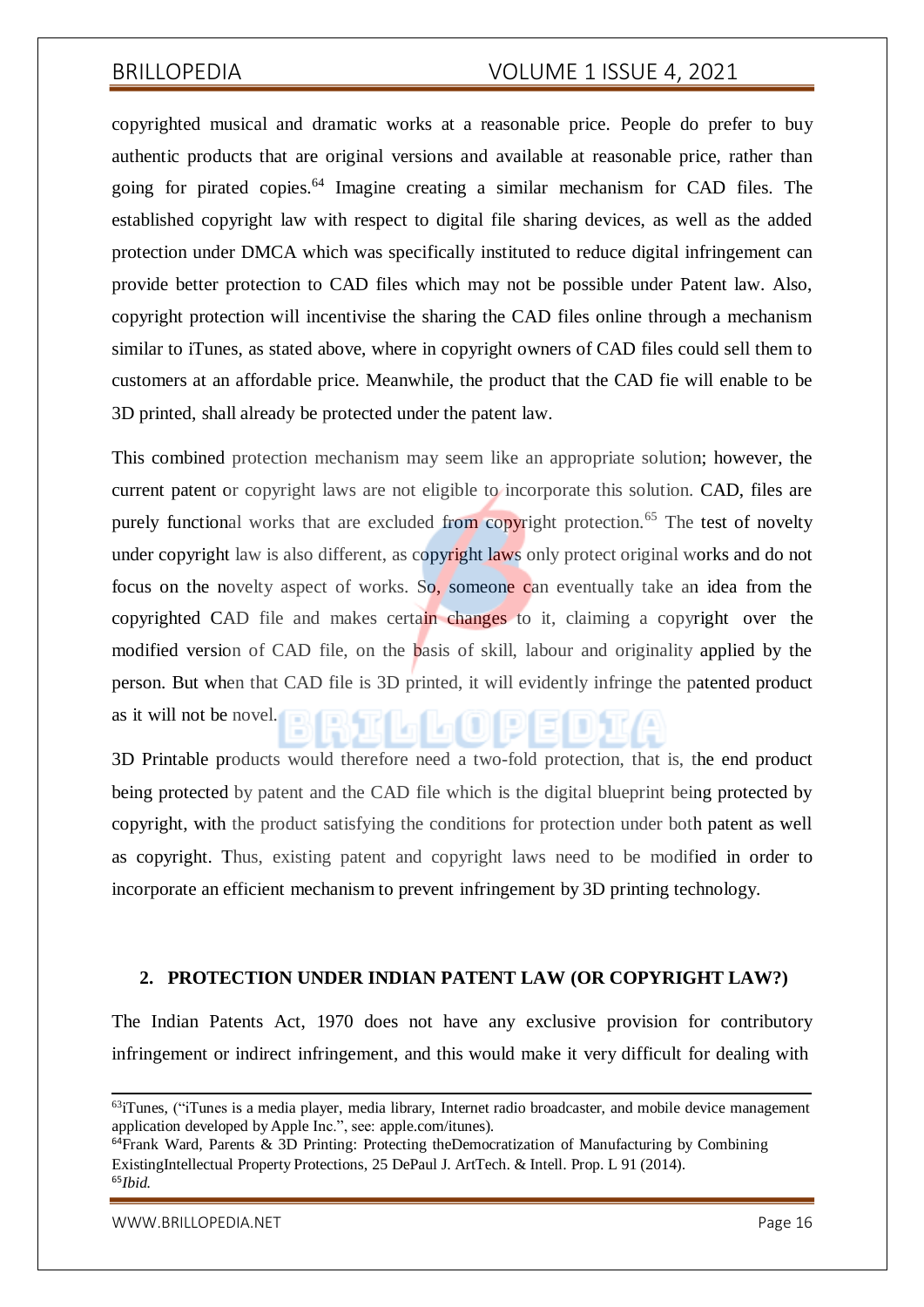potential large-scale infringement as the 3D printing industry expands worldwide. However, the CAD files can be protected under Copyright Law, as a literary work because it is in the form of software. Actually, a CAD file will only be given protection under Copyright laws in India as patent protection for software is excluded under section 3(k) of Indian Patents Act. Therefore, only the end product could be protected by Patent Law in India. This could actually work for the 3D Printing industry, if a combined protection model through patent and copyright law is already available in India. Though the question that arises is, how well can the existing copyright laws of India protect the infringement of CAD files, so as to prevent further infringement of the patented products.

USA ratified the WIPO internet treaties<sup>66</sup> in 1998 and enacted the Digital Millennium Copyright Act  $(DMCA)^{67}$ . It was passed to protect the extensive and wide spread infringement of copyrights over the internet. Section  $512^{68}$  of the Act which provides for liability for online copyright infringement, was inserted with a view to encourage the economic growth of online entertainment industry and also protect the rights of innovators and creators. According to this provision, if any owner of copyrighted material finds any content on a website infringing her copyright, she has the right to submit a notice to the Internet Service Provider (ISP) to take down the infringing material immediately. This "notice and takedown" procedure was introduced for dealing with the online infringement of copyrighted movies, music, books etc., effectively. However, the "knowledge" requirement is still crucial, that is, this procedure can only be initiated if the ISP did not have actual knowledge of the infringing activity or material on its website and does not receive a financial benefit for the infringing material. It provides a chance or a "safe harbour" for the ISP to take down the infringing content on notice and avoid further action or litigation. The current judicial position on this requirement is clear and says that if there is actual knowledge, then there shall be active inducement/contributory infringement on part of the service provider.<sup>69</sup>

Similar kind of provisions are enacted in the IT Act, 2000 of India under Section  $79^{70}$  which was given a wider scope through the  $2011$  guidelines<sup>71</sup>. An "intermediary" as defined under

[WWW.BRILLOPEDIA.NET](http://www.brillopedia.net/) NET A SAN A SERVER AND THE PAGE 17

<sup>&</sup>lt;sup>66</sup>WIPO Internet Treaties, WIPO, available at[: http://www.wipo.int/copyright/en/activities/internet\\_treaties.html](http://www.wipo.int/copyright/en/activities/internet_treaties.html) (Last Accessed on 2nd September, 2018).

<sup>67</sup>Digital Millennium Copyright Act (DMCA), 1998.

<sup>68</sup>U.S. Copyright Law, 17 U.S.C. § 512.

<sup>69</sup>Aakanksha Kumar, *Internet Intermediary (ISP) Liability for Contributory Copyright Infringement in USA and India: Lack of Uniformity as A Trade Barrier*, Journal of Intellectual Property Rights, Vol 19, pp 274 (2014). <sup>70</sup>Information Technology Act, 2000, Section 79.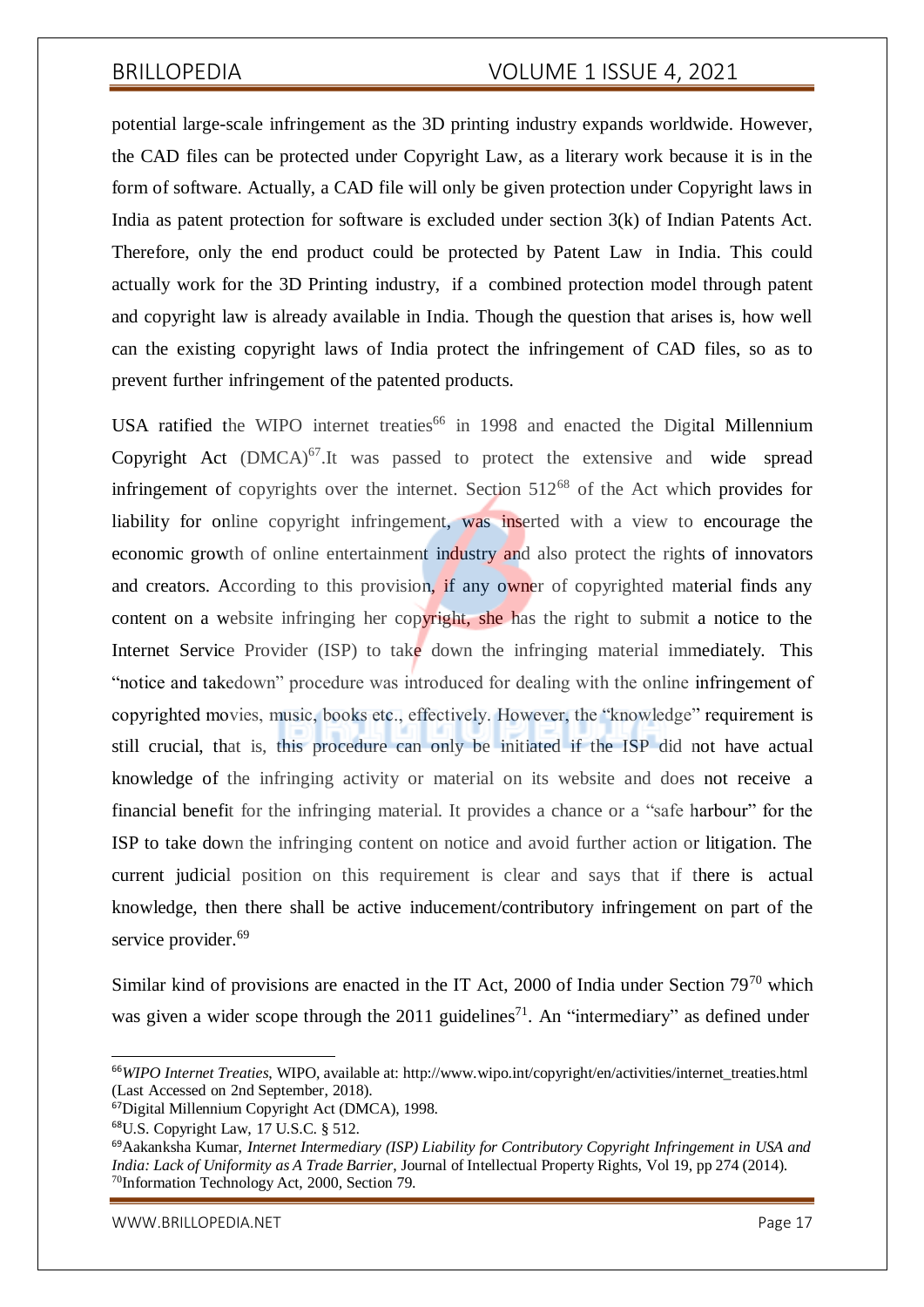section  $2(w)^{72}$  of the Act, includes anyone who stores or transmits a message that is infringing on behalf of a third person. The 2011 guidelines provide that the intermediaries impose certain rules and regulations on customers that stop them from uploading or downloading any infringing material on their website. And if any person finds infringing material online they can complain to the intermediary and ask to take it down. However, the complaint mechanism is not very strict and enforceable as the Act does not provide for the intermediary to respond to the complaint. Thus, need for stricter provisions has to be acknowledged.<sup>73</sup>The position in Indian Copyright Law, on contributory infringement found in section  $51(a)(ii)$  of the Copyright Act, 1957, is not clear or broad enough to incorporate sufficient protection against digital piracy. However, Delhi High Court in the case *My Space Inc. vs Super Cassettes Industries Ltd.*<sup>74</sup> *,* applied this section and

CAD files can only be protected effectively under copyright laws if it is capable to prevent large scale digital infringement, or else it could lead to large scale patent infringement cases. In both USA and India, the prevention of infringement through 3D printing can only happen if the copyright laws are adequate in protecting from digital infringement so that the copying of patented products by printing the CAD file using the 3D printer can be prevented.

#### **CONCLUSIONS AND SUGGESTIONS**

Looking at the underlying technology and working of a 3D printer, it is clear that IP law is going to affect almost every step of the process. The effects on patent litigation will be very challenging as the present laws are not equipped to incorporate protection for infringements of CAD files, surprisingly, both in USA and India. Online content distributors also adopt Digital Rights Management (DRM) techniques to prevent unauthorized usage of copyrighted content available on their websites by the end customers. They use several technical solutions like digital locks or encryption of data to preventing piracy and ensuring that the rights of copyright holders are protected. Some examples of content providers that use DRM are

<sup>71</sup>The Information Technology (Intermediaries guidelines) Rules, 2011, available at: [http://www.wipo.int/edocs/lexdocs/laws/en/in/in099en.pdf.](http://www.wipo.int/edocs/lexdocs/laws/en/in/in099en.pdf)

<sup>72</sup>*Ibid.*

<sup>73</sup>*Id.*

<sup>74</sup>Myspace Inc. vs. Super Cassettes Industries Ltd., 2017(69) PTC 1.